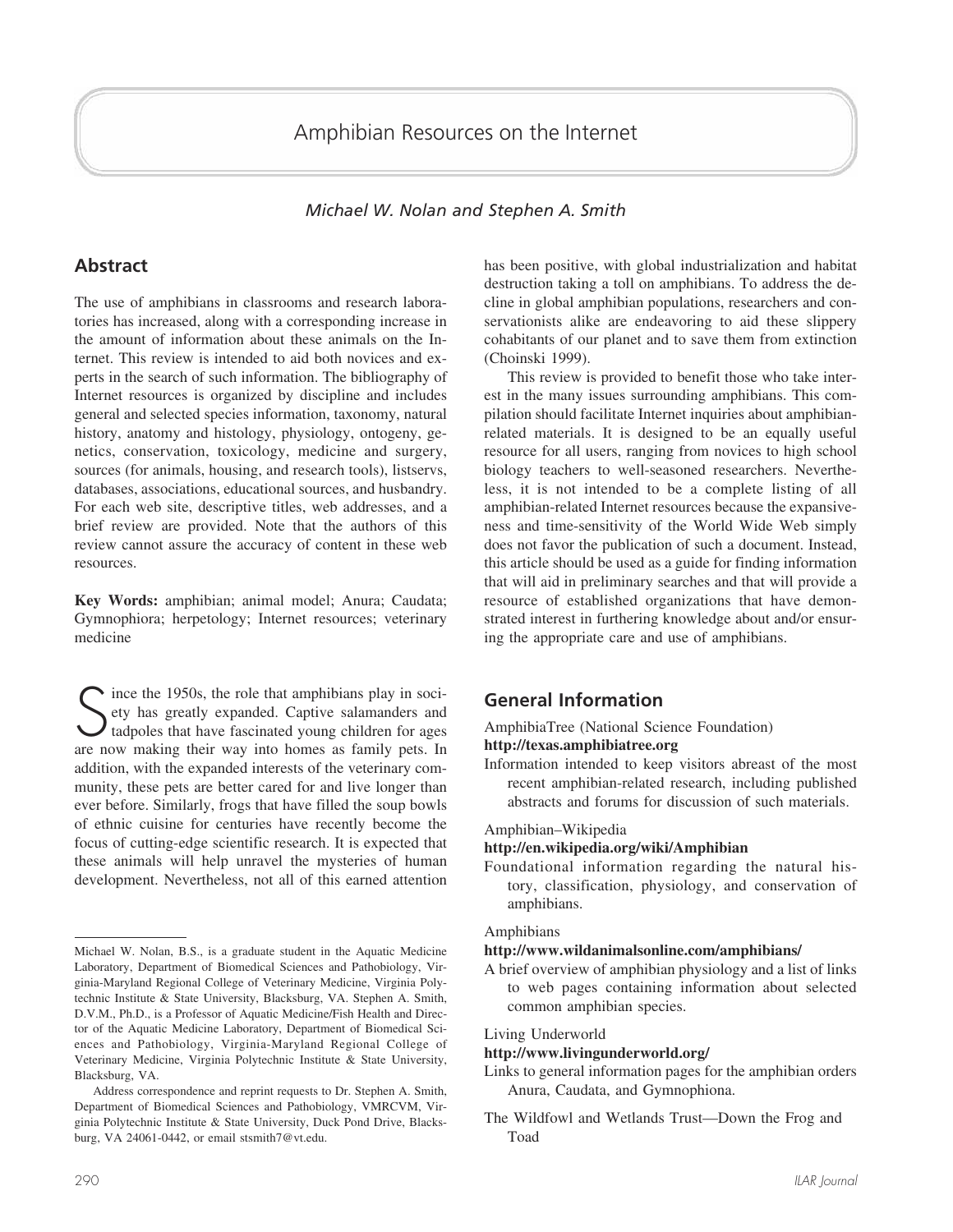#### **http://www.wwtlearn.org.uk/index0.html?factfile/ frog-and-toad.htm&2**

Descriptions of the major characteristics of amphibians and introductions of species native to the United Kingdom.

# **Taxonomy**

# General

Amphibians–Table of Contents (US Department of Agriculture, Forestry Service)

### **http://www.fs.fed.us/r4/amphibians/table\_of\_ contents.htm**

General information about amphibians through taxonomically organized links.

Animal Diversity Web–Class Amphibia (University of Michigan Museum of Zoology)

### **http://animaldiversity.ummz.umich.edu/site/accounts/ information/Amphibia.html**

An archive containing a photographic atlas and collection of amphibian vocalizations, organized by species; and a summary of amphibian taxonomy, listed by species and organized by phylogenetic classification.

#### Anuran Identification (Trent University)

### **http://www.trentu.ca/biology/berrill/Identification.htm**

A collection of amphibian vocalizations including keys for identification of both tadpoles and adult frogs.

# Search Engines

Integrated Taxonomic Information System (US Department of Agriculture)

#### **http://www.itis.usda.gov/**

- A comprehensive and searchable database of animal and plant taxonomy.
- Amphibian Species of the World (The American Museum of Natural History)

### **http://research.amnh.org/herpetology/amphibia/ index.php**

A comprehensive and searchable online catalog of amphibian taxonomy.

# Identification Keys (Photograph- and Text-based)

# Amphibians and Reptiles of Europe **http://www.herp.it/**

An extensive photographic atlas of European amphibians and reptiles.

#### Amphibians of Australia

#### **http://en.wikipedia.org/wiki/Amphibians\_of\_Australia**

- A brief introduction to Australian amphibians and an extensive review of the taxonomy of Australian amphibians including a listing of endangered amphibians.
- Amphibians of San Diego (San Diego Natural History Museum)

### **http://www.sdnhm.org/research/herpetology/ sdamphib.html**

A taxonomically organized list of amphibians common to southern California including links to sites containing descriptions of each listed species.

#### Amphibians of Singapore

# **http://www.geocities.com/slowloris9/amphibia/ amphibia.htm**

Descriptions of the taxonomy of the 26 amphibious species that have been identified in Singapore including links to pages with textual and visual descriptions of each organism.

Biodiversity Resources, Amphibians, and Reptiles (University of Puget Sound)

#### **http://www.ups.edu/x5678.xml**

Keys for identification of amphibians and reptiles of the US Pacific Northwest, also including lists of amphibians and reptiles common to the North American continent.

CalPhotos Digital Library Project (University of California)

**http://calphotos.berkeley.edu/fauna/com-Amphibian.html** An extensive photographic atlas of amphibians.

#### Ecology Asia

**http://www.ecologyasia.com/verts/amphibians.htm** An atlas of photographs of numerous Asian amphibians.

#### Frogs of Hillwood (Nchila Wildlife Reserve)

**http://www.nchila-wildlife-reserve.com/htp/frgs.htm**

Textual and photographic descriptions of the 40 amphibian species documented on Hillwood Farm in Zambia (Southern Africa).

# Frogs and Toads of Japan

# **http://www.rieo.net/amph/index1.htm**

A list by taxonomic classification of frogs and toads of Japan with common, Japanese, and scientific names; also including links to pages with textual and photographic descriptions of the various species.

#### Herpbreeder

#### **http://herpbreeder.com**

A basic outline of amphibian nomenclature.

Reptiles and Amphibians of France

#### **http://www.reptilia-amphibia.net/index.html?en/ home.html**∼**mainFrame**

- Textual and photographic descriptions of reptiles and amphibians found in France.
- Reptiles and Amphibians of Hawaii (Explore Biodiversity)

# **http://explorebiodiversity.com/Hawaii/ BiodiversityForgotten/Wildlife/Reptiles/ Reptile%20Main.htm**

The six nonindigenous species currently found on the Hawaiian Islands including textual, photographic, and auditory descriptions.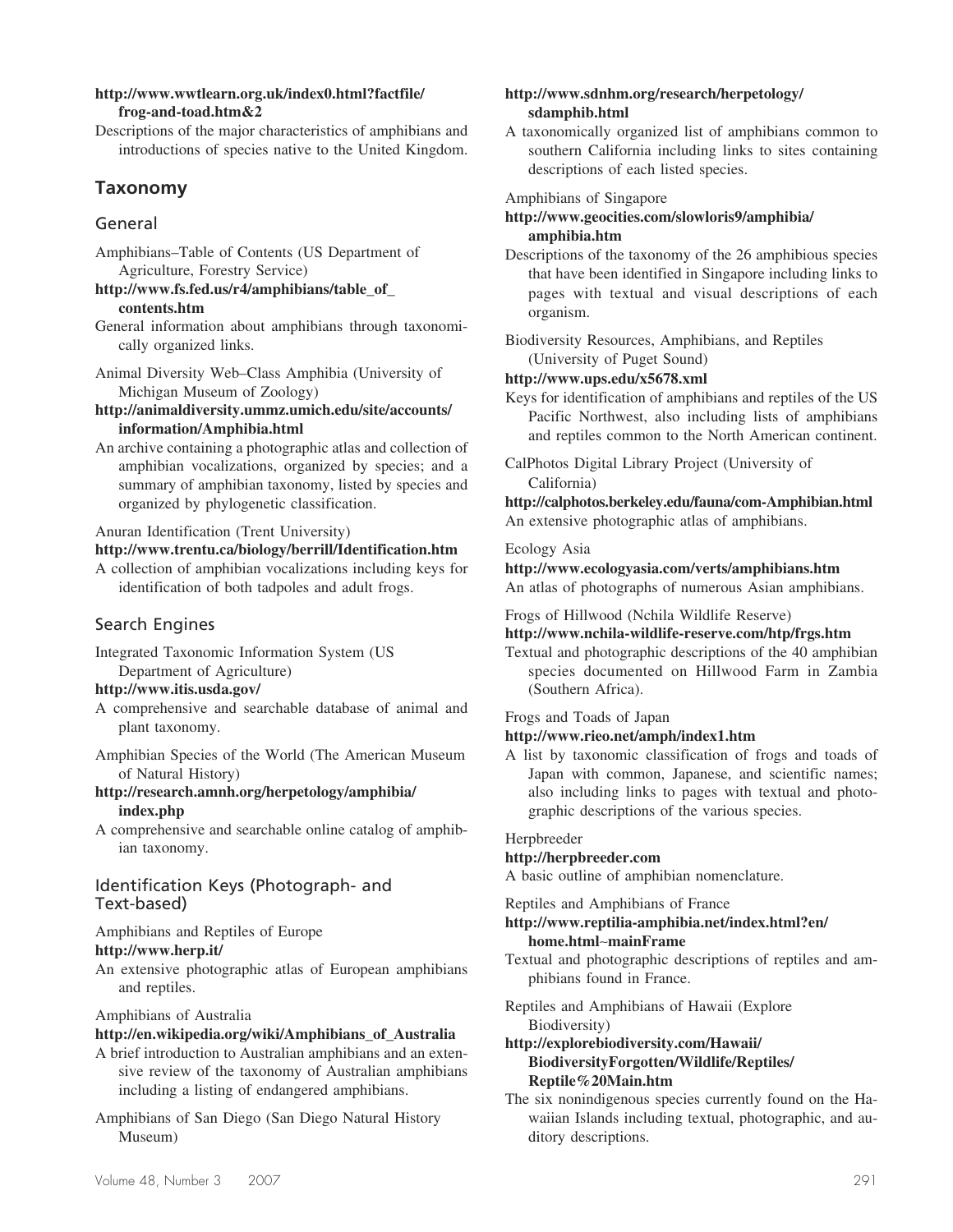Tadpoles of the US and Canada: A Tutorial and Key (US Geologic Society)

**http://www.pwrc.usgs.gov/tadpole/**

A key for identification of North American tadpoles.

# **Natural History**

- Amphibian and Reptile Diversity Research Center (University of Texas at Arlington)
- **http://www.uta.edu/ra/real/editprofile.php?pid= 550&onlyview=1**

A natural history specimen collection.

Smithsonian Institution–National Museum of Natural History, Division of Reptiles and Amphibians

### **http://www.nmnh.si.edu/vert/reptiles/**

Homepage for the Division of Reptiles and Amphibians at the Smithsonian Institute including links to amphibian and reptile research pages, pages with information about Smithsonian collections, and pages with information about basic care of pet amphibians and reptiles.

# **Anatomy and Histology**

### Amphibian Anatomy and Histology

- **http://www.hla.wiener-neustadt.at/amphibien/html/ anatomie.html**
- Detailed illustrations of amphibian anatomy, histology, and embryology [in German].

# Amphibian Histology (Trent University)

### **http://www.trentu.ca/biology/berrill/histology/ Histology\_Home.htm**

Chronicle of the normal histology of amphibians including a short discussion of histological techniques.

# DigiMorph (National Science Foundation)

# **http://digimorph.org/specimens/Xenopus\_laevis/**

An interactive programming with two- and threedimensional portrayals of frog anatomy including visual depictions of frog morphology derived from images obtained through computed tomography.

#### Les Amphibiens

# **http://www.snv.jussieu.fr/bmedia/PetitBuffon/ amphibien/index.htm**

A systematic description of amphibian anatomy and histology, with instructive illustrations for speakers of all languages [in French].

# Net Frog (University of Virginia)

# **http://frog.edschool.virginia.edu**

An interactive virtual dissection of a frog including text, photographs, and video.

Whole Frog Project (Lawrence Berkeley National Laboratory) **http://froggy.lbl.gov**

Mechanical sections and MRI images that demonstrate the three-dimensional anatomy of frogs.

# **Physiology**

Amphibian Biology and Physiology

#### **http://www.livingunderworld.org/biology/**

- A textual description of basic amphibian biology and physiology.
- Frog Morphology and Physiology Tutorials (Cornell University)
- **http://biog-101-104.bio.cornell.edu/Biog101\_104/ tutorials/frog.html**
- A photographic atlas of frog anatomy and a discussion of amphibian cardiac physiology.
- IACUC Learning Module–*Xenopus laevis* (University of Arizona)

### **http://www.iacuc.arizona.edu/training/xenopus/ intro.html**

Basic justifications for the use of *Xenopus* as research models including a summary of clinically relevant physiology.

# **Ontogeny**

Amphibian Embryology Tutorial (University of Wisconsin)

**http://worms.zoology.wisc.edu/frogs/welcome.html**

An interactive undergraduate-level tutorial designed to communicate the principles of amphibian embryology.

DeRobertis' Lab (Howard Hughes Medical Institute–University of California, Los Angeles)

# **http://www.hhmi.ucla.edu/derobertis/**

Homepage of the DeRobertis laboratory, with its focus on describing the molecular events of gastrulation in frogs and mice.

Developmental Staging of *Xenopus* (Davidson College) **http://www.bio.davidson.edu/people/balom/**

**StagingTable/xenopushome.html**

- A photographic atlas that chronicles stages 1-50 in the development of *Xenopus laevis*.
- Early Amphibian Development (US National Institutes of Health)

# **http://www.ncbi.nlm.nih.gov/books/bv.fcgi?rid=dbio .section.2265**

- An online developmental biology text, with a section devoted to early development in amphibians.
- The Sokol Lab (Beth Israel Deaconess Medical Center at Harvard University)

# **http://www.bih.harvard.edu/sokol-lab/**

An overview of the work of the Sokol lab, with its focus on the study of inductive signaling and embryonic pattern formation in *Xenopus laevis*.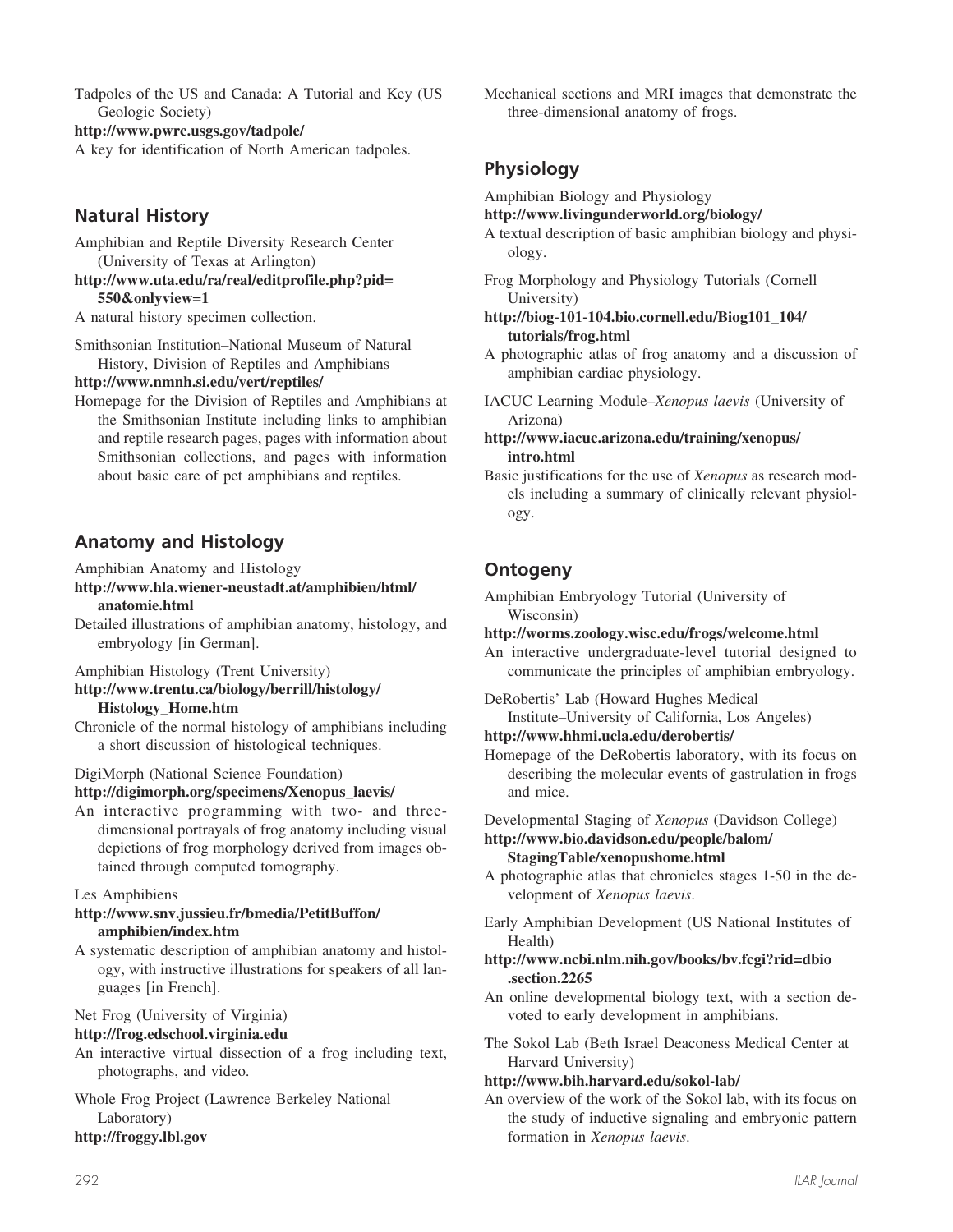# **Genetics**

Genetic Map of *Xenopus* (University of Houston) **http://tropmap.biology.uh.edu/** A genetic map for *Xenopus tropicalis*.

Xenopus tropicalis Home (University of Virginia) **http://faculty.virginia.edu/xtropicalis/**

The focus of the Grainger laboratory, on strengthening *Xenopus* as a genetic model by establishing improved husbandry and laboratory protocols, and on identifying genes involved in axial extension, morphogenetic movements, axial patterning, and eye development.

# **Conservation**

The web pages listed below are generally dedicated to conservation and preservation of the declining global amphibian populations.

# **Amphibian Conservation Alliance**

Amphibian Research and Monitoring Initiative (US Geologic Society)

# **http://armi.usgs.gov/index.asp**

The Amphibian Research Centre **http://frogs.org.au/arc/**

Amphibian Research Synopsis (Aldo Leopold Wilderness Research Institute)

**http://leopold.wilderness.net/research/wildlife/amphib.htm**

Canadian Amphibian and Reptile Conservation Network **http://www.carcnet.ca/english/biology/a\_0.htm**

The Center for Reptile and Amphibian Conservation and Management (Indiana-Purdue University)

# **http://herpcenter.ipfw.edu/main/index.htm**

Center for Reptile and Amphibian Research **http://www.cfrar.com/**

Costa Rican Amphibian Research Center **http://www.cramphibian.com/**

The Declining Amphibian Populations Task Force **http://www.open.ac.uk/daptf/index.htm**

A free online newsletter titled "Froglog," which features a range of research articles relating to the amphibian decline phenomenon.

FrogWatch Australia (Amphibian Research Centre and Alcoa World) Alumina Australia

# **http://frogs.org.au/frogwatch/**

FrogWatch Ontario (Nature Canada and Environment Canada)

**http://www.cnf.ca/naturewatch/frogwatch/index.html**

FrogWatch USA (National Wildlife Federation) **http://www.nwf.org/frogwatchUSA/**

Partners in Amphibian and Reptile Conservation **http://www.parcplace.org**

# **Toxicology**

Amphibian Research (Virginia Polytechnic Institute & State University)

# **http://www.fishwild.vt.edu/hopkins/**

The focus of the Hopkins group, on studying toxicology and ecology by examining the physiological impacts of both natural and anthropogenic stressors.

### Ecotoxicolgy (Brunel University)

**http://www.brunel.ac.uk/about/acad/ife/research/ecotox/**

The focus of the Pickford laboratory, on studying the effects of xenoestrogens on amphibian endocrinology and the impacts of pollutants from commercial aviation on amphibian development.

RATL: A database of reptile and amphibian toxicology literature (Canadian Wildlife Service)

### **http://dsp-psd.communication.gc.ca/Collection/ CW69-5-357E.pdf**

References relating to toxicology in reptiles and amphibians.

# **Medicine and Surgery**

Amphibian Diseases (US Geological Survey)

**http://www.pwrc.usgs.gov/nearmi/disease/**

Discussion of the various diseases that have been documented in wild amphibians in the northeastern United States, designed as part of the "Amphibian Research and Monitoring Initiative" organized by the US Geological Survey.

Amphibian Diseases Home Page (James Cook University) **http://www.jcu.edu.au/school/phtm/PHTM/frogs/**

### **ampdis.htm**

Descriptions of diseases documented in wild amphibians and associated with population declines, with emphasis on chytridiomycosis.

Aseptic Amphibian Survival Surgery (Yale University) **http://iacuc.yale.edu/policies/asepticamph.html**

Tenets of aseptic amphibian surgery including information about anesthetic protocols and postoperative care.

# Canadian Herp Veterinarians

# **http://www.triciaswaterdragon.com/canrepvt.htm**

- Contact information according to home provinces of Canadian veterinarians who treat reptiles and amphibians.
- Developmental Abnormalities in Tadpoles (Trent University)

**http://www.trentu.ca/biology/berrill/developmental\_ abnormalities/Developmental\_abnormalities.htm**

Photographic atlas describing tail abnormalities, and a collection of histopathology slides that demonstrate various sexual abnormalities in tadpoles.

Disease Home (The Frog Decline Reversal Project, Inc.) **http://www.fdrproject.org/pages/disease/disease.htm** Descriptions of various fungal, viral, bacterial, parasitic,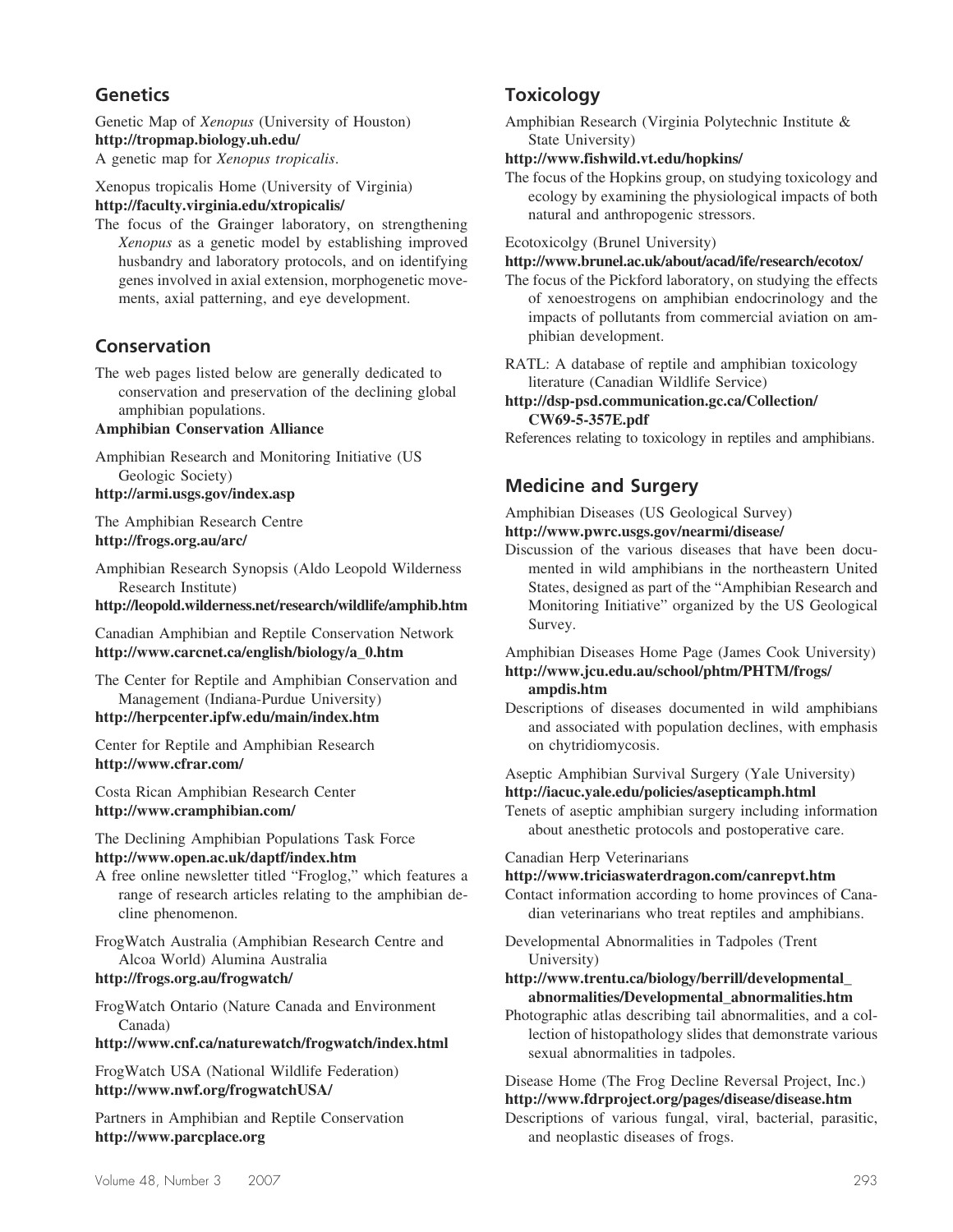Emerging Infectious Diseases and Amphibian Population Declines (US Centers for Disease Control and Prevention)

# **http://www.cdc.gov/ncidod/EID/vol5no6/daszak.htm**

Review of recent research on the pathology, ecology, and biogeography of two emerging infectious wildlife diseases, chytridiomycosis and ranaviral disease.

Field Guide to Malformations of Frogs and Toads (US Geological Survey)

**http://www.nwhc.usgs.gov/publications/fact\_sheets/pdfs/frog .pdf#search=%22field%20guide%20to%**

**20malformations%20of%20frogs%20and%20toads%22** Encyclopedia of the various developmental anomalies that have been reported including written descriptions, pho-

tographs, and radiographs of the gross lesions. Host-Pathogen Biology and the Global Decline of

Amphibians (Arizona State University)

# **http://lifesciences.asu.edu/irceb/amphibians/**

Homepage of a group whose main focus is on determining the role of pathogens in amphibian population declines.

Merck Veterinary Manual

# **http://www.merckvetmanual.com/mvm/**

**index.jsp?cfile=htm/bc/toc\_170100.htm**

Overview of clinical medicine in amphibians, written for veterinary practitioners.

Reptile and Amphibian Pain and Analgesia

# **http://www.anapsid.org/herppain9.html**

Selected abstracts of articles that discuss analgesia in amphibians and reptiles.

Veterinary Advisors (American Association of Zoo Veterinarians)

# **http://www.aazv.org/ssptagvetadvisors.htm**

A list of veterinarians and veterinary pathologists who routinely work with zoo animals including amphibians.

# **Sources**

# Animals

Ambystoma Genetic Stock Center (University of Kentucky)

# **http://bigapple.uky.edu/**∼**axolotl/**

A genetic stock center dedicated to the supply of genetically well-characterized axolotl embryos, larvae, and adults to laboratories and classrooms throughout the United States and abroad.

#### Xenopus Express

# **http://www.xenopus.com/**

A source for 17 different taxa of laboratory grade frogs and supplies for their maintenance.

# Xenopus I, Inc.

#### **http://www.xenopusone.com/**

A source for laboratory grade frogs of varying taxa and age and supplies for their maintenance.

# Housing

Each of the companies listed below sells housing units for maintenance of laboratory animals.

Aquaneering, Inc. **http://www.aquaneer.com/zebra.htm**

Aquatic Habitats, Inc. **http://www.aquatichabitats.com/**

Marineland, Inc. **http://www.marineland.com/products/prod\_researchsys.asp**

Marine Biotech, Inc.

**http://www.marinebiotech.com/index.php?pid= aquaria\_xrack**

PharmHouse Aquatic Systems **http://www.pharmacal.com/aquaticsdiv.htm**

# Research Tools

Affymetrix Genechip

### **http://www.affymetrix.com/products/arrays/specific/ xenopus.affx**

A microarray that allows for expression analysis of approximately 14,400 genes from *Xenopus laevis*.

Bayer Technology Services

# **http://www.bayertechnology.com/index2.htm?/eng/ products/43\_493.php?**∼**mainFrame**

The range of modern in vitro methods available from Bayer for the investigation of membrane-bound receptors in amphibians as drug development targets.

# Gastromaster for Microsurgery

**http://www.gastromaster.com/**

The microsurgical units available from Gastromaster for producing explants and transplants using blastulae/ gastrulae/neurulae of amphibian embryos.

### Millipore, Inc.

# **http://www.specialtymedia.com/01Products/ 0310\_XenopusCultureProducts.htm**

The different media and reagents available from Millipore for use with *Xenopus*.

### Roboocyte

**http://www.multichannelsystems.com/products/ roboocyte/robointro.htm**

An available fully automated all-in-one solution for highthroughput screenings based on the standard *Xenopus* oocytes expression system.

# **Listservs**

# HERP-L: Herpetology Mailing List (Harvard University) **Internet Subscribe to: listproc@xtal200.harvard.edu** Internet Mail to: **herp-l@xtal200.harvard.edu**

A mailing list for discussion of scientific issues related to herpetology.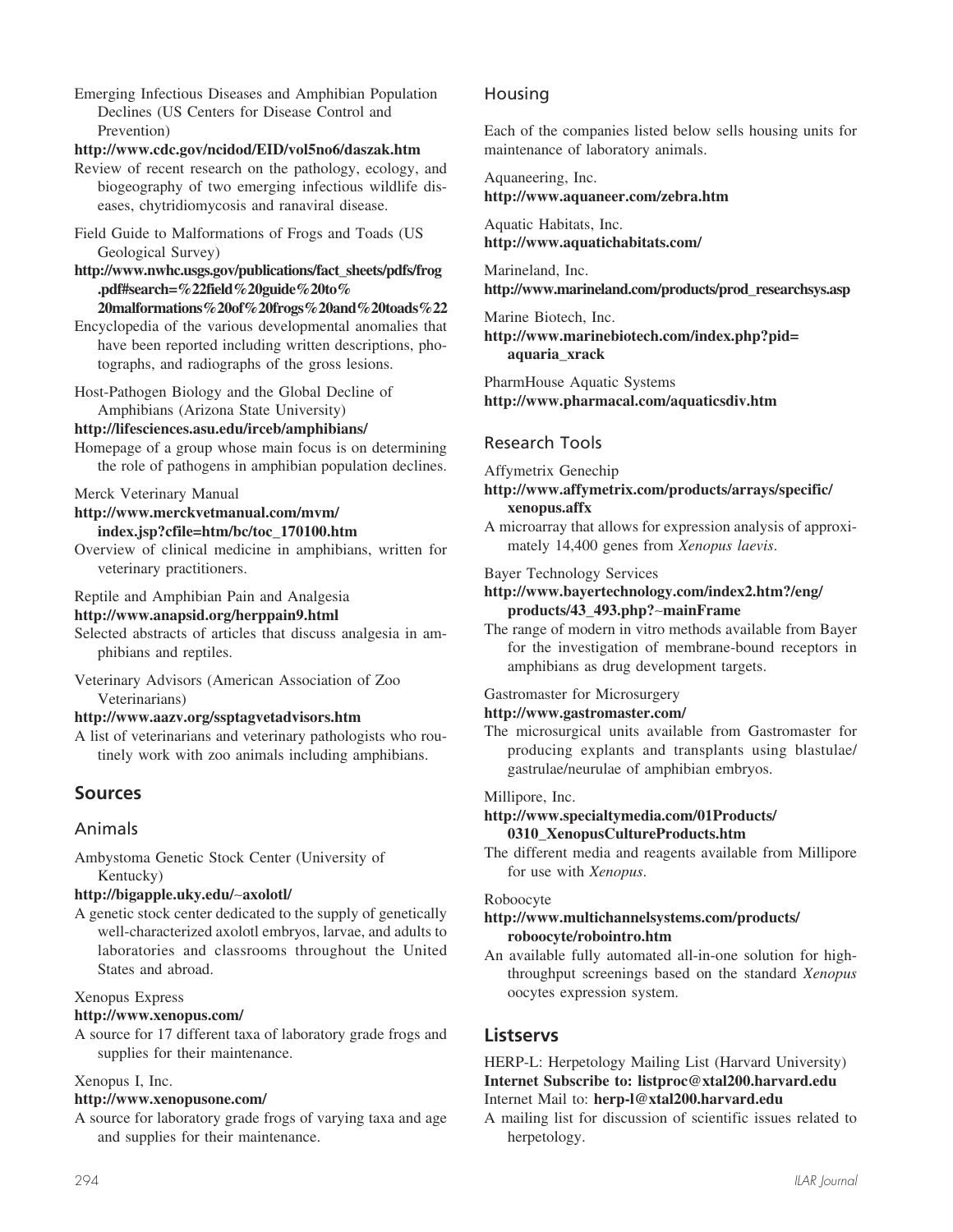#### Herp Mailing Lists

#### **http://www.kingsnake.com/maillist.html**

- Links to several nonscientific herpetology-related listservs. ROG-NET: Amphibian Researcher Mailing List (University of Southern California)
- Internet Subscribe to: **liaw@rana.usc.edu**

#### Internet Mail to: **frog-net@rana.usc.edu**

A mailing list for researchers interested in the neural mechanisms of amphibian behavior.

# Herp-Related Mailing Lists and Discussion Groups

#### **http://www.anapsid.org/resources/lists.html**

Links to several nonscientific herpetology-related listservs.

Northeast Partners in Amphibian and Reptile Conservation (US Geologic Survey)

#### **http://www.pwrc.usgs.gov/neparc/listserv.htm**

Discussions on conservation-related issues in the northeastern United States.

Xenopus Listserv (University of California, Irvine) **http://blumberg-serv.bio.uci.edu/xine/index.htm**

A newsletter with updates on research-related items concerning *Xenopus*.

# Xenopus Listserv (University of Virginia)

### **http://faculty.virginia.edu/xtropicalis/newsgroup.html**

An exchange of information regarding technical advances in the husbandry, transgenesis, genetics, and embryology of the short-generation diploid pipid frog *Xenopus tropicalis*.

Yahoo!—Amphibians Group

# **http://groups.yahoo.com/group/amphibians/messages**

Distribution of knowledge about the care and breeding of amphibians.

# **Databases**

### AmphibiaWeb (University of California)

#### **http://amphibiaweb.org**

- Access to information on amphibian biology and conservation inspired by global amphibian declines.
- Amphibian Declines and Malformations (US Geological Survey)

#### **http://www.frogweb.gov**

A government-maintained clearinghouse for information regarding amphibian population declines.

Amphibian Research and Monitoring Initiative (ARMI) National Atlas for Amphibian Distributions (US Geological Survey)

#### **http://www.pwrc.usgs.gov/armiatlas/**

A compilation of current and historic records of amphibian occurrences from published, peer-reviewed scientific literature, museum records, state and regional herpetological atlases, and other confirmed and validated observations.

Australian Herpetological Directory (James Cook University)

**http://www.jcu.edu.au/school/tbiol/zoology/herp/ herp2.shtml**

A repository for information on Australian herpes research.

#### Bibliomania!

### **http://www.herplit.com/**

A searchable database of information about various herpetological publications including options to purchase.

#### **HerpNET**

#### **http://herpnet.org**

A searchable database of the collections of natural history museums that have collaborated to establish a global network of herpetological data.

### Tree of Life Web Project—Living Amphibians

#### **http://tolweb.org/tree?group=Living\_Amphibians**

Identification keys, figures, phylogenetic trees, and other systematic information for a group of organisms, designed for biologists and educators teaching organismal diversity.

#### Xenbase: A *Xenopus* Web Resource

#### **http://www.xenbase.org/**

A comprehensive and searchable database of information pertaining to both cell and developmental biology of *Xenopus*.

# **Associations**

All of the groups listed below are international in scope and membership and are interested in the biology, conservation, and humane treatment of amphibians and reptiles.

American Society of Ichthyologists and Herpetologists **http://www.asih.org/**

Association of Reptilian and Amphibian Veterinarians **http://www.arav.org**

Canadian Herpetological Societies

**http://www.triciaswaterdragon.com/cansocty.htm**

Links to various Canadian herpetological societies, organized by province.

The Herpetologists' League (University of Illinois at Urbana-Champaign)

#### **http://www.inhs.uiuc.edu/cbd/HL/HL.html**

Society for the Study of Amphibians and Reptiles **http://www.ssarherps.org/pages/conservation.php**

# **Educational Sources**

Center for Global and Environmental Education (Hamline University)

#### **http://cgee.hamline.edu/frogs/**

Resource for students and teachers of amphibian sciences and conservation.